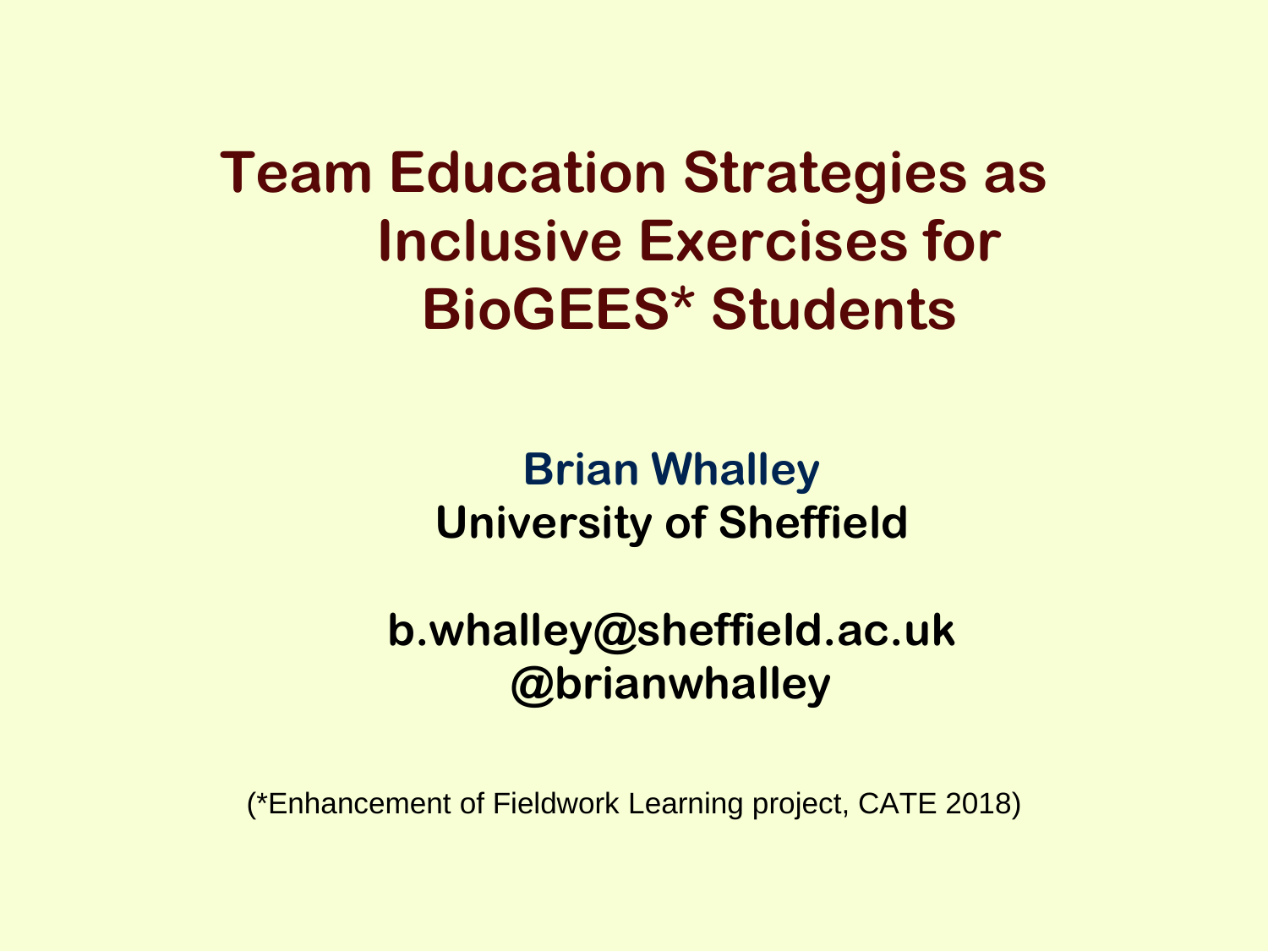# **Teamwork**

### **Group work – Team work**

**Getting away from the 'Victorian Educational System'**

**Pile 'em in deep, lecture 'em long and examine 'em hard (and, machismo/machisma, provide the most arduous course/fieldwork?)**

**Developing knowledge is an essential part of professional education. However, professionals need to have more than the knowledge of their domain, they need to be able to apply their knowledge in practice … Few if any professionals practice in isolation.**

Rachel Helen Ellaway: **Activity Designs for Professional Learning**, in Beetham and Sharpe, *Rethinking Pedagogy for a Digital Age*. 2013

'Research Frontiers': bringing research into teaching via project-based and teamwork approaches Whalley and Favis-Mortlock, Planet, Special edition 5, 2003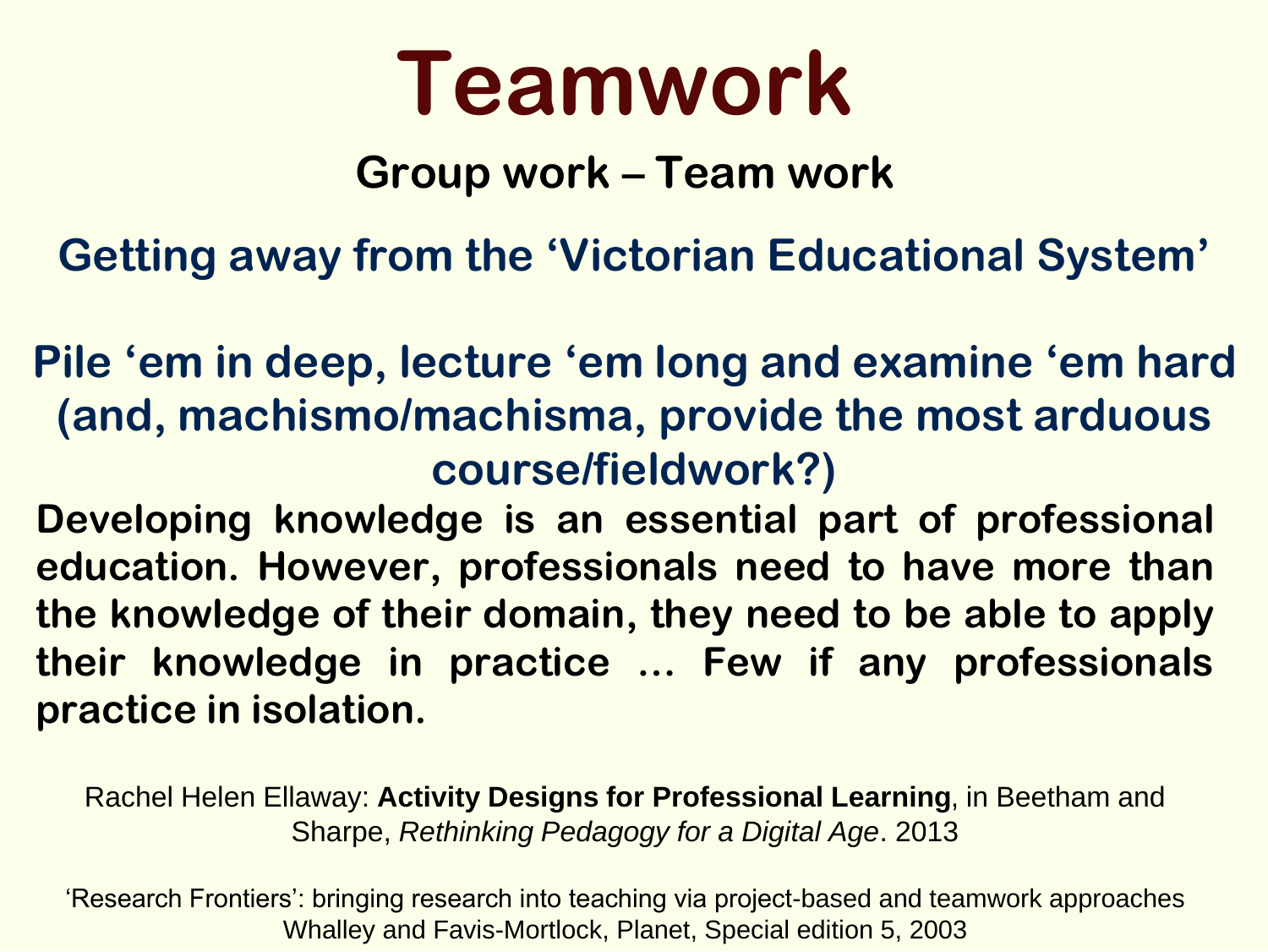#### **Cognitive Apprenticeship & Situated Learning**

Collins, Seely Brown, & Holum

**Situated learning is the notion of learning knowledge and skills in contexts that** 

**reflect the way the knowledge will be useful in real life**

**Students learn conditions for applying knowledge**

**Situations foster invention**

**Students see the implications of their knowledge**

**Context structures knowledge appropriate to its use**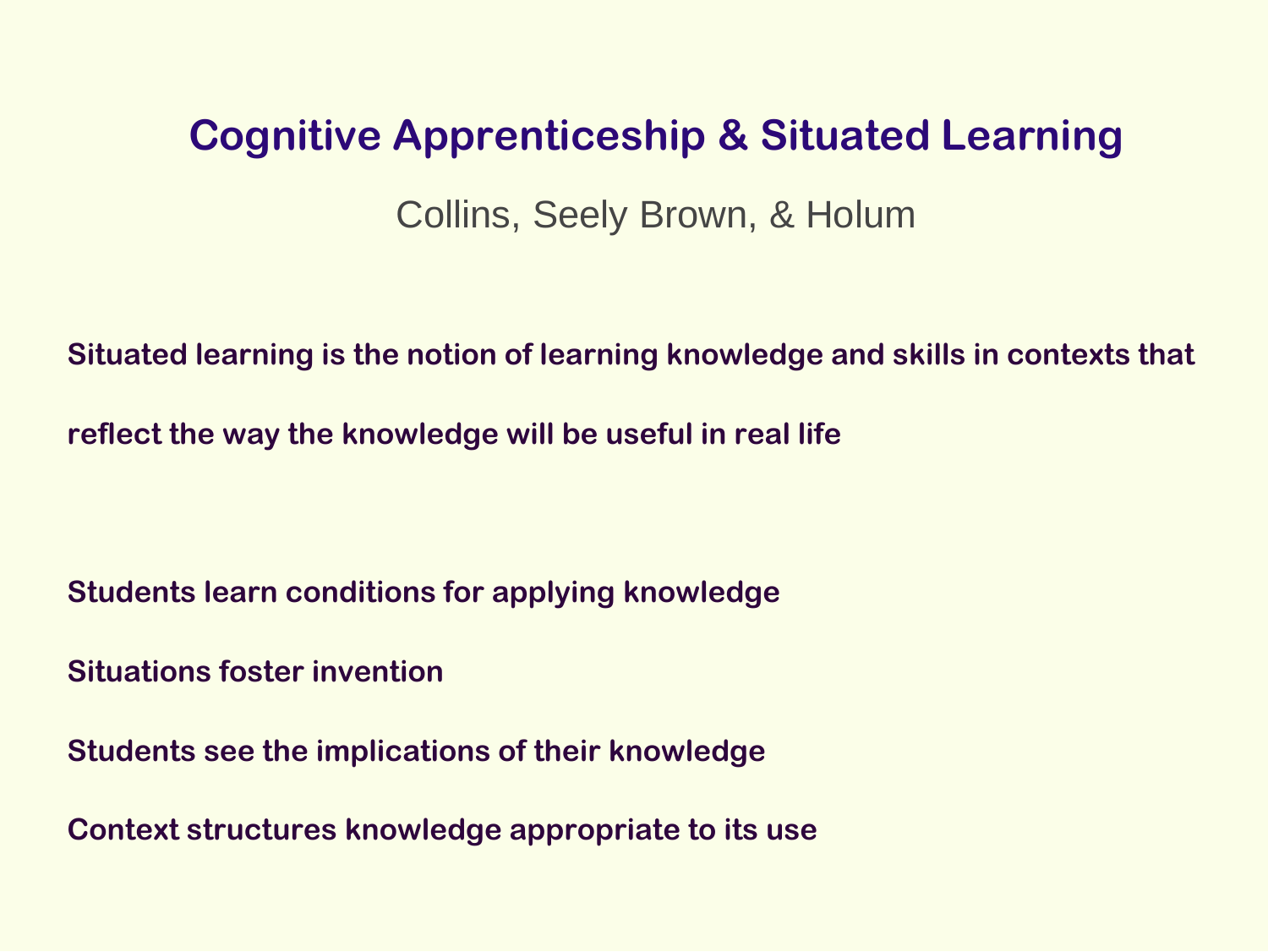# **Teamwork – with authentic tasks**

**Problem based - appropriate to level and expertise:**

**Industry/Consultancy: a task or design brief Academic: grant application, project personnel Legal/Forensic: brief**

**For: Government, Local gov, NGO, pressure group**

**Definable endpoint: Time, date (submission)**

**Delivery mode: report, presentation, video, web page**

**Payment?: money/marks/ competence**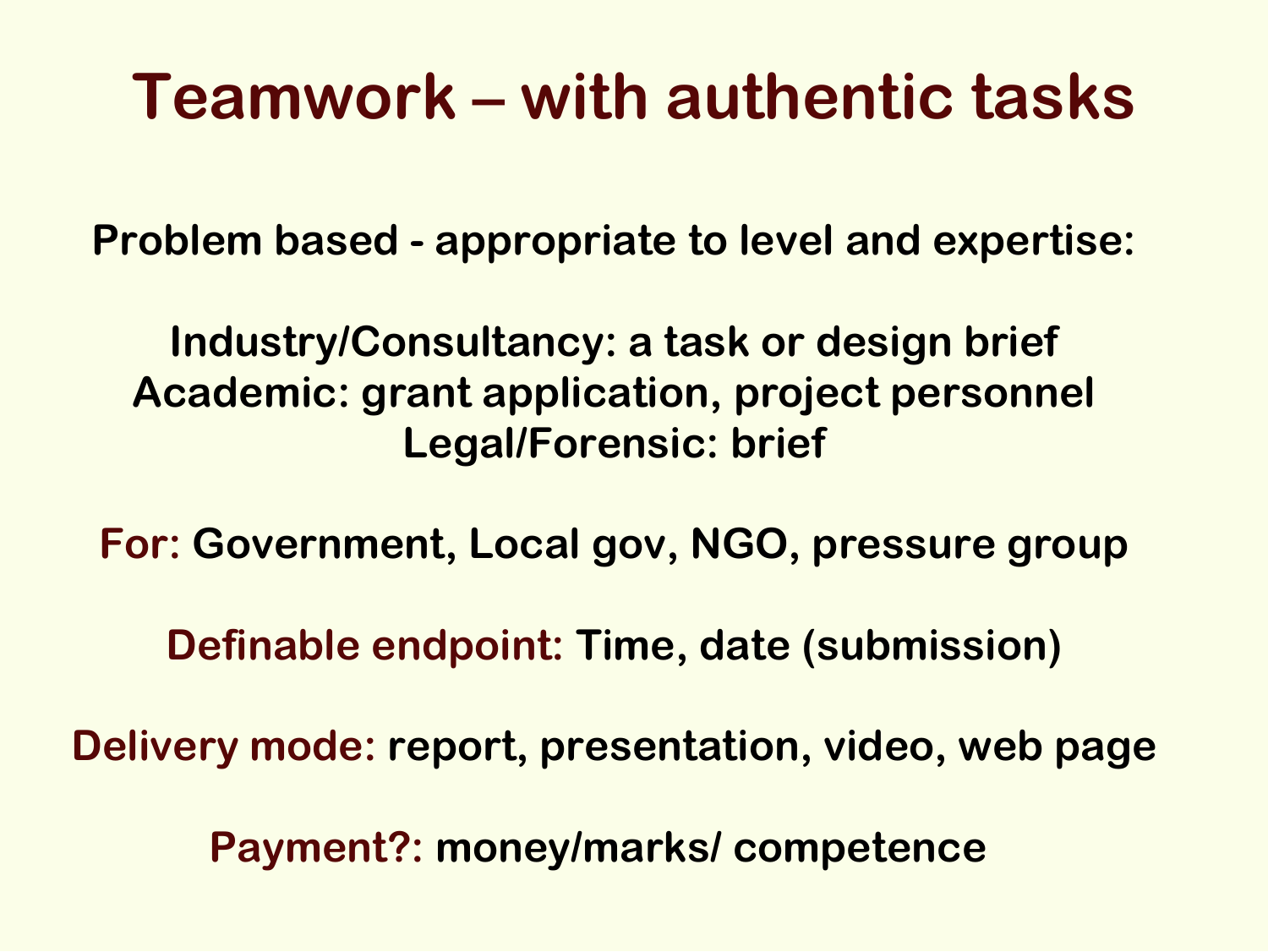**Working in teams builds inclusivity**

**Some issues Working in groups or teams, differentiating the two Making it (really) active learning It may be open-ended**

**How many people per team? How to cope with 'freeloaders'? Selecting members (self or 'forced') Project size, proportion of unit (time and marks) Assessment - several issues here Individual versus team**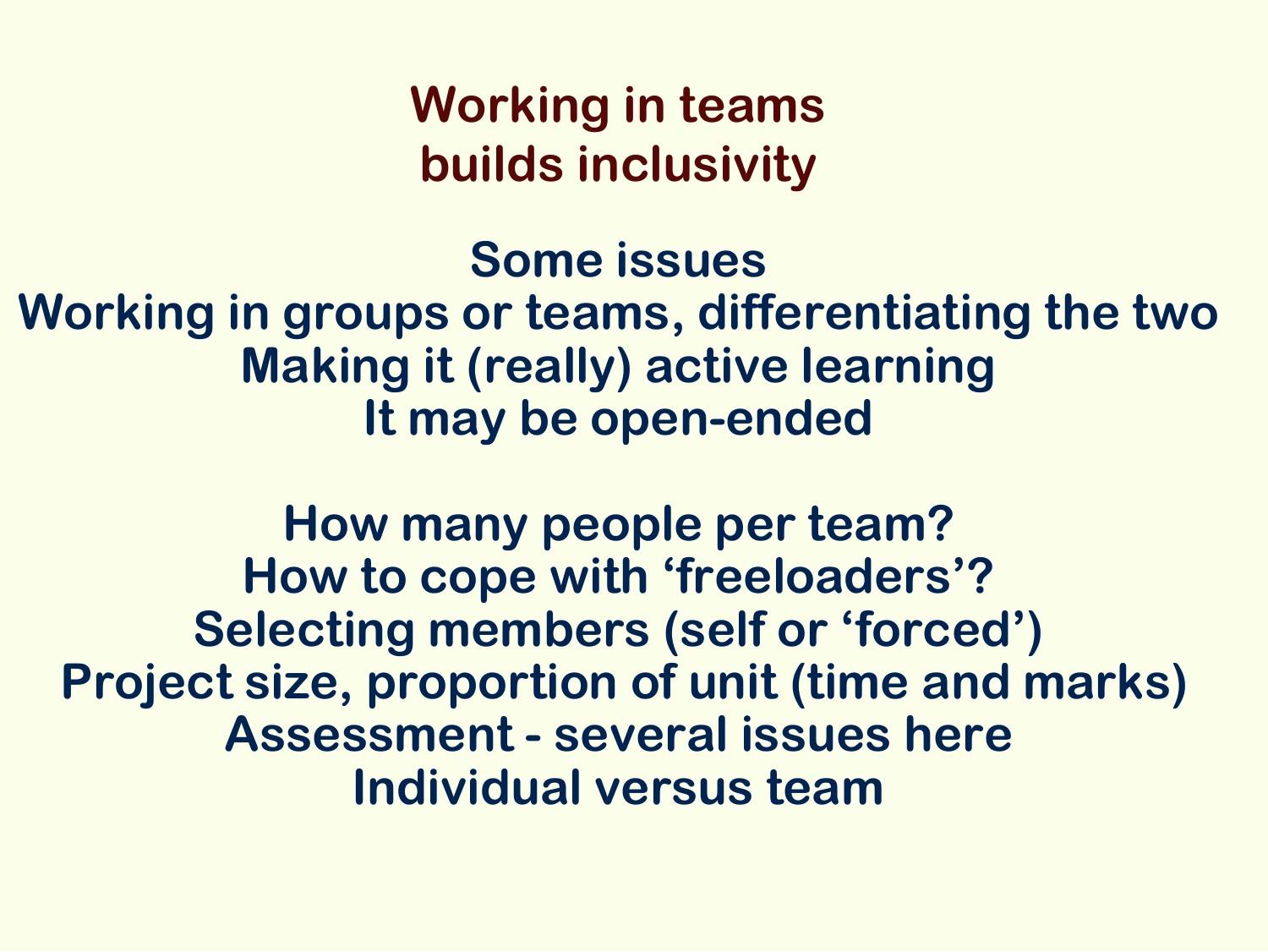### **Police Investigations as teamwork**

**Scene of Crime Officer Forensics Team reporting back to the Crime Team Not all the team need (or should) be at the crime scene! (Lisa Hammond as IO Helen Milton in 'Vera')**

**Members contribute individually to the team Develop their own ideas and skills but shared as a component of the team Make it a measure of their worth as individuals and team members by completing team tasks**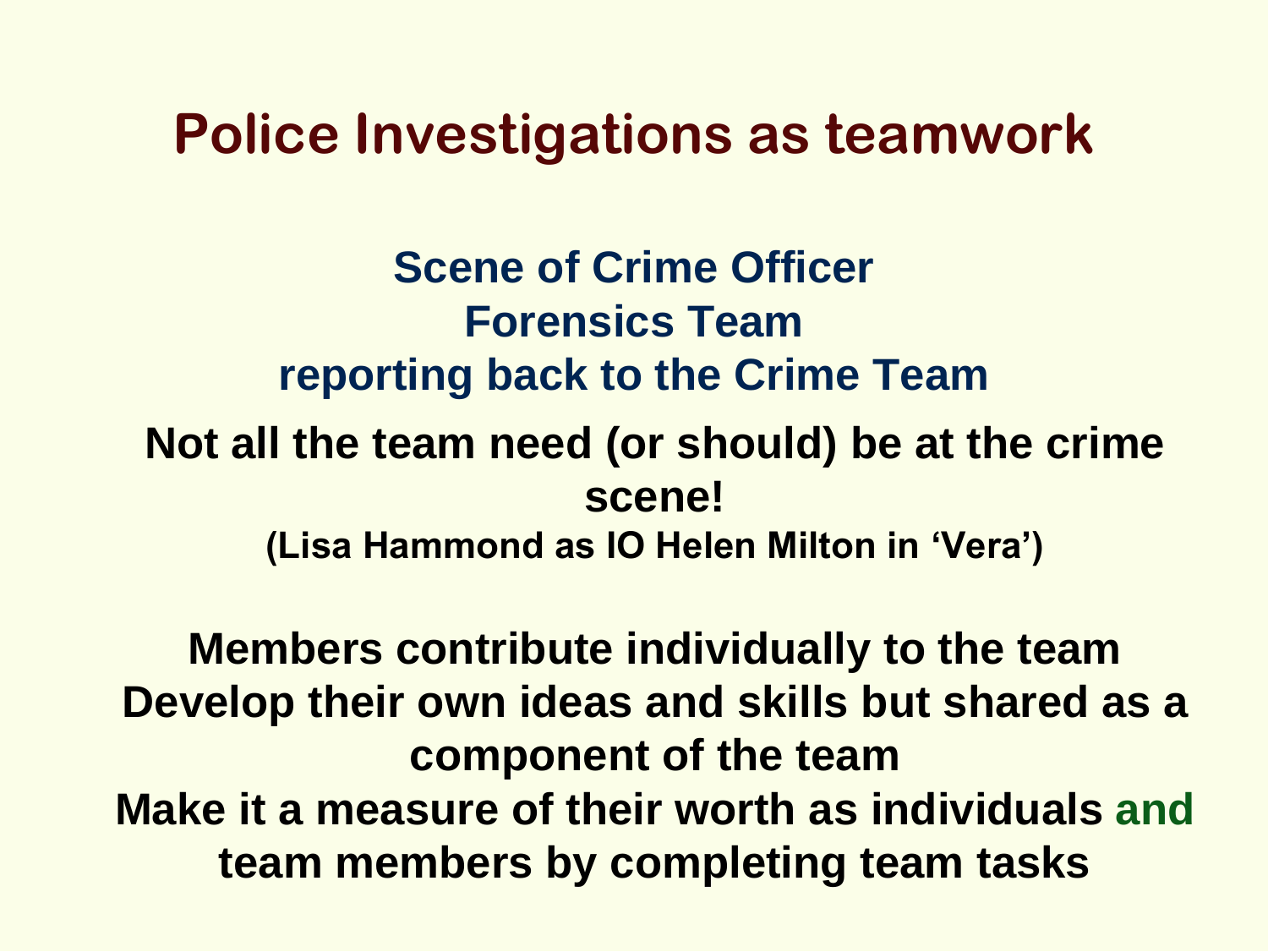# **Things to consider**

**Reducing stress levels for individuals Authentic tasks (actual to slightly contrived) Authentic assessment (how well does it fulfil the brief?) Incorporating skills and capabilities they (should) have Skills development as needed (knowing where to stop) Employability** 

**(from writing memos to minutes, time keeping and responsibility, dealing with pressure, ethics, professional conduct) Pedagogic rectitude, (avoiding the VLE) Exploring individual needs Building a sense of achievement for indivduals**

**Providing collaborative tools Incorporating new tools,** 

**eg digital note taking, minutes recording and transcription**

**Providing appropriate design brief, scaffolding and feedback**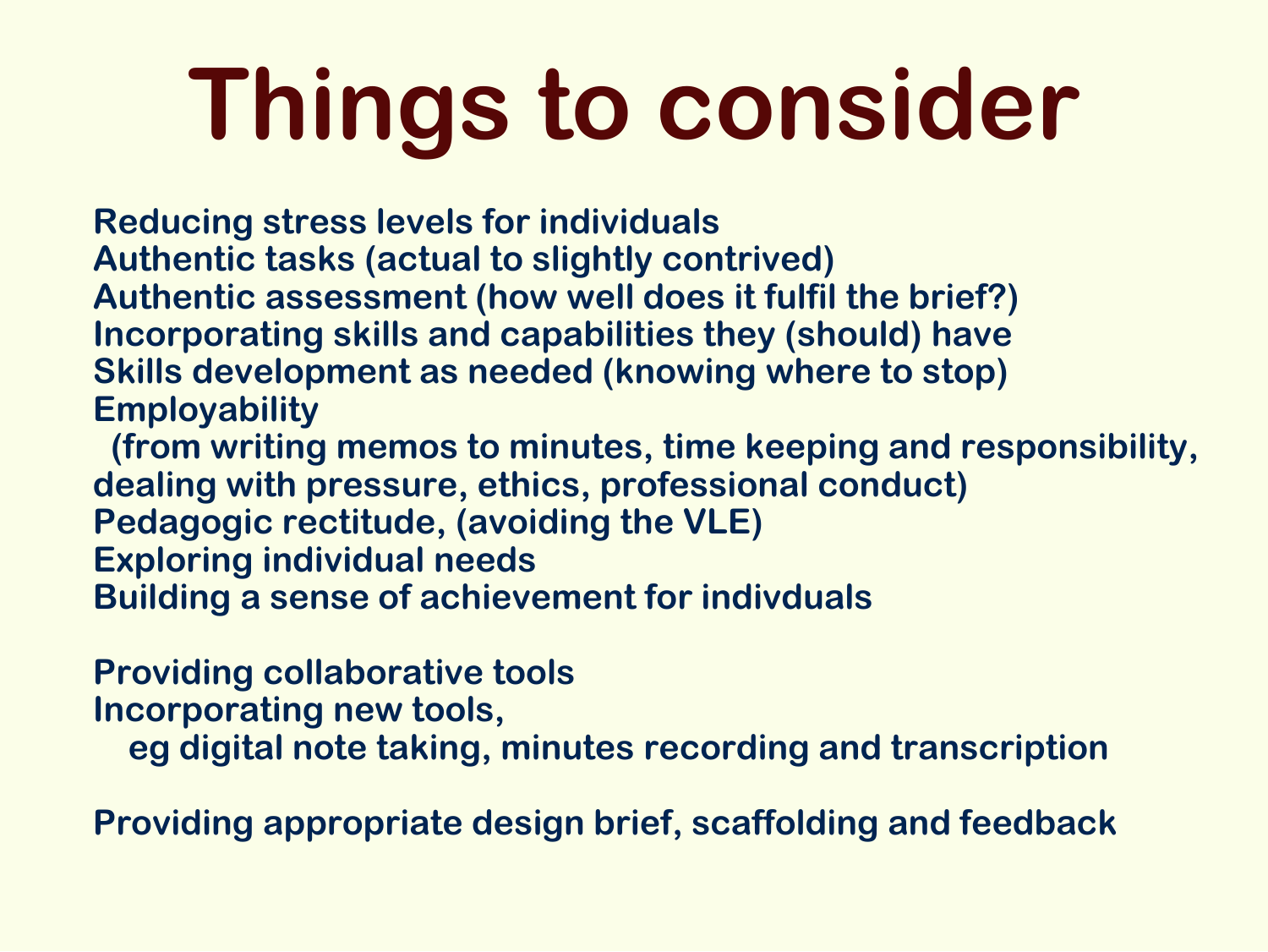**Incorporating skills and capabilities JISCs digital capabilities Information literacies as well as subject-related skills**

What's in a team?

#### **Cognitive** (Think, problem solve, create)



**Conative** (Act, decide, commit)

**Affective** (Value, appreciate care)

#### **Psychomotor** (Move, perceive and apply physical skills)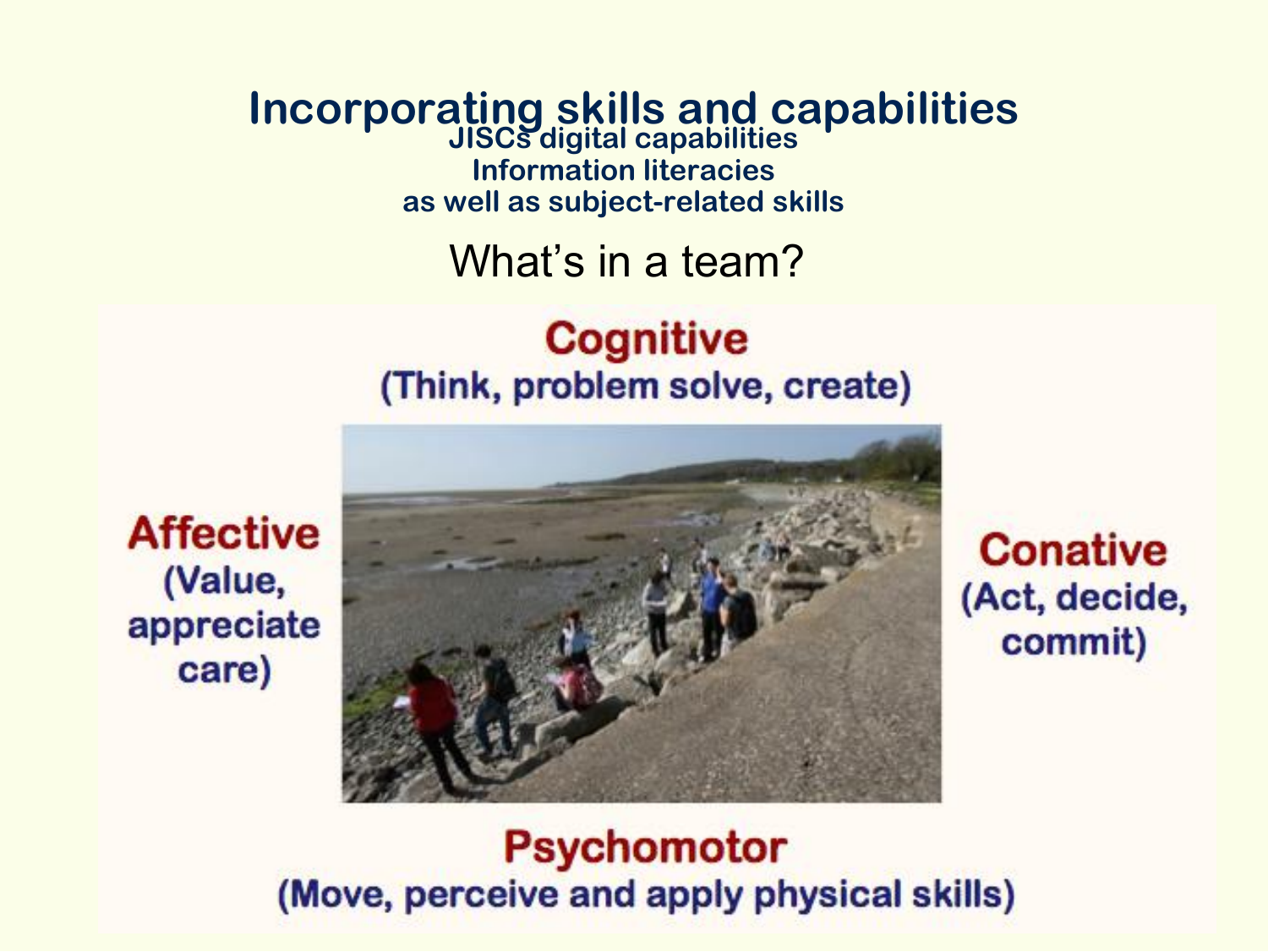## **Abilities, inclusion, diversity-enabled**

### **Build the teams around individuals and their abilities/disabilities to deal with tasks and problems**

You have only to look at the current administrations of the UK and USA to see how well this can be done………

**Oh, I really meant, specify the problem clearly**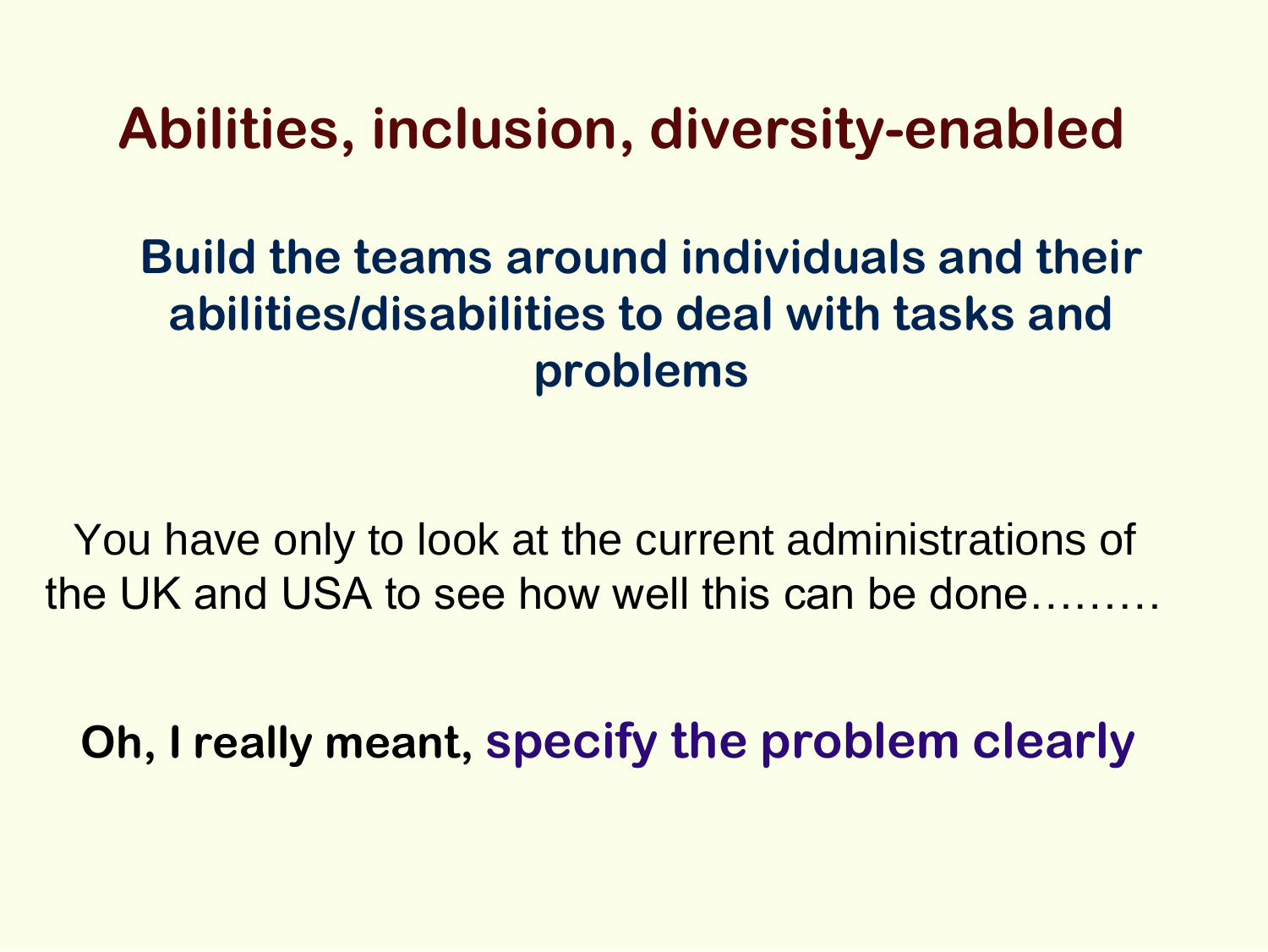

**T** Tacit knowledge required

**S Sticking point(s) likely** 

**Whalley and Taylor, 2008, Using criterion-referenced assessment and 'preflights' to enhance education in practical assignments, Planet 20, modified after Oliver et al. 2007**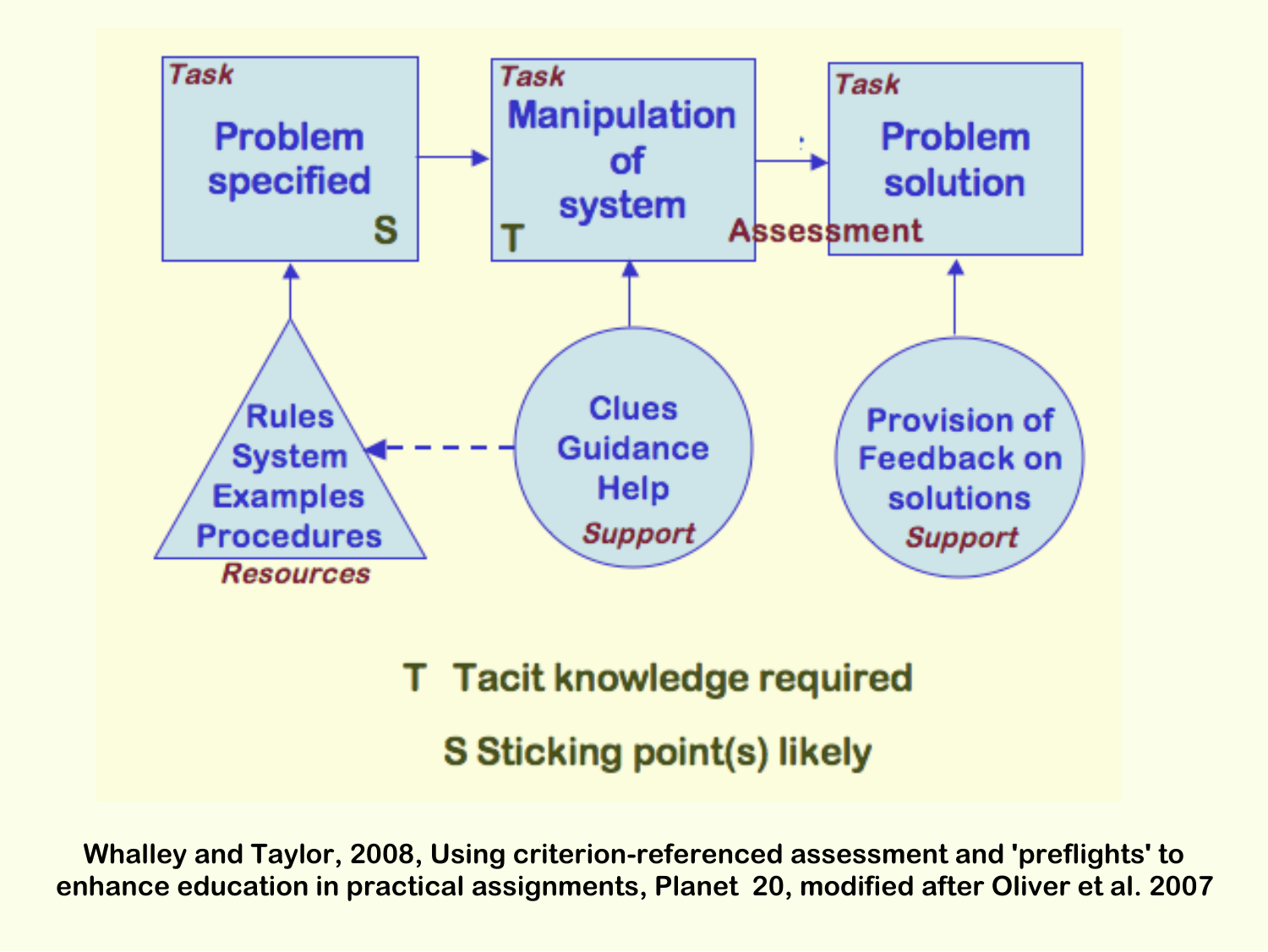# O achie Organization Time management · motivanon  $-8H - dI54Pune$ . SITUCTURE Mavolating for oneself *<u>Confidence</u> <u>Independence</u>* lans for future inaking connections/mands

### **Teamwork: things to achieve**

Group work for people with Learning Difficulties

**Enhancing** educational opportunities for students with Specific **Learning Difficulties** 

Lidmill Liga (2013)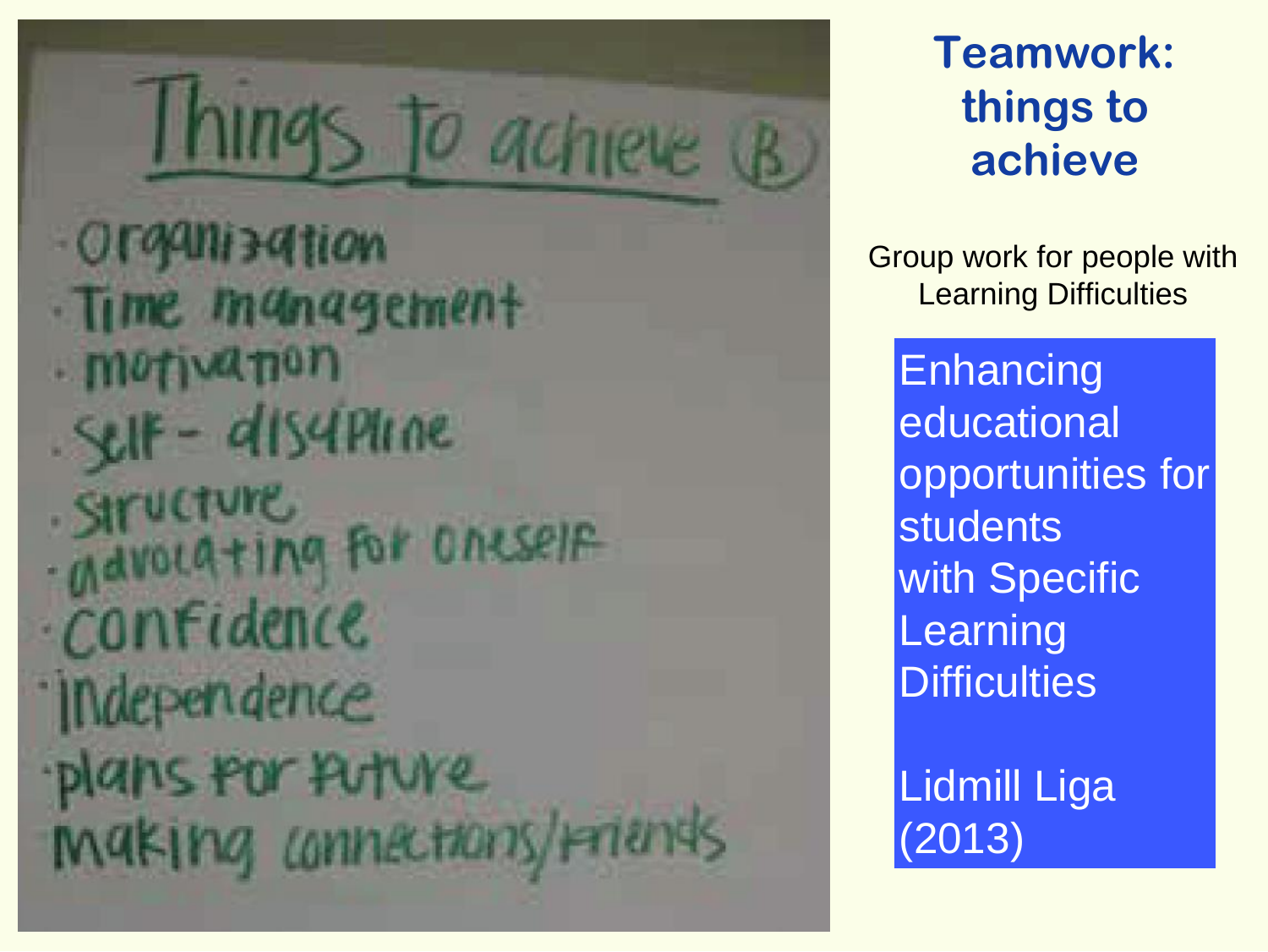**Participating in Fieldwork we don't all have to be in the field!**

**Vicarious fieldwork**

**Technology:** 

**Body cam (head cam) Virtual FT Drone camera/iphone Gigapan 360 camera Remote sensing platforms Google earth Immersive AR (3-d boreholes) Laser scanning caverns, mines, archaeology**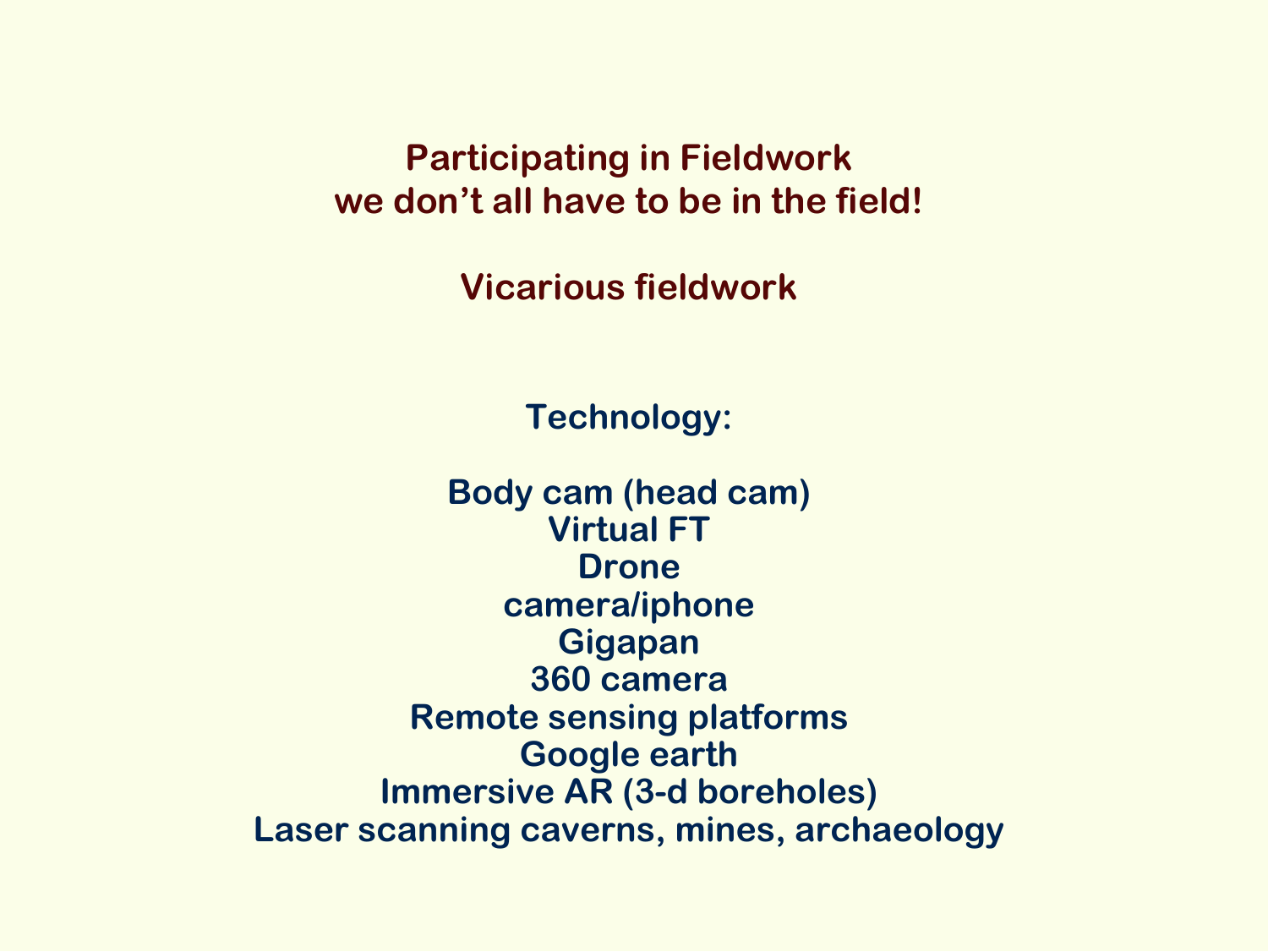#### **5.3.3 Group Assessment**

**Another major anxiety with group work is the question of assessment. Students fall out over marks as families fall out over money, and we tend to forget that this is the hard currency of their degree, and so it is not surprising that feelings run high. Where there may be an undisclosed mental health problem this could be a point of stress, or it may be that coping strategies for one individual (such as a need to gather all the data and work through it independently) are hard for other students to understand.** 

Leach and Birnie (no date\*)

We operate policy of self selecting groups as they usually know each other quite well

\*From publications, ca 2006 **Geography Discipline Network's Inclusive Curriculum Project** <https://www2.glos.ac.uk/index.htm>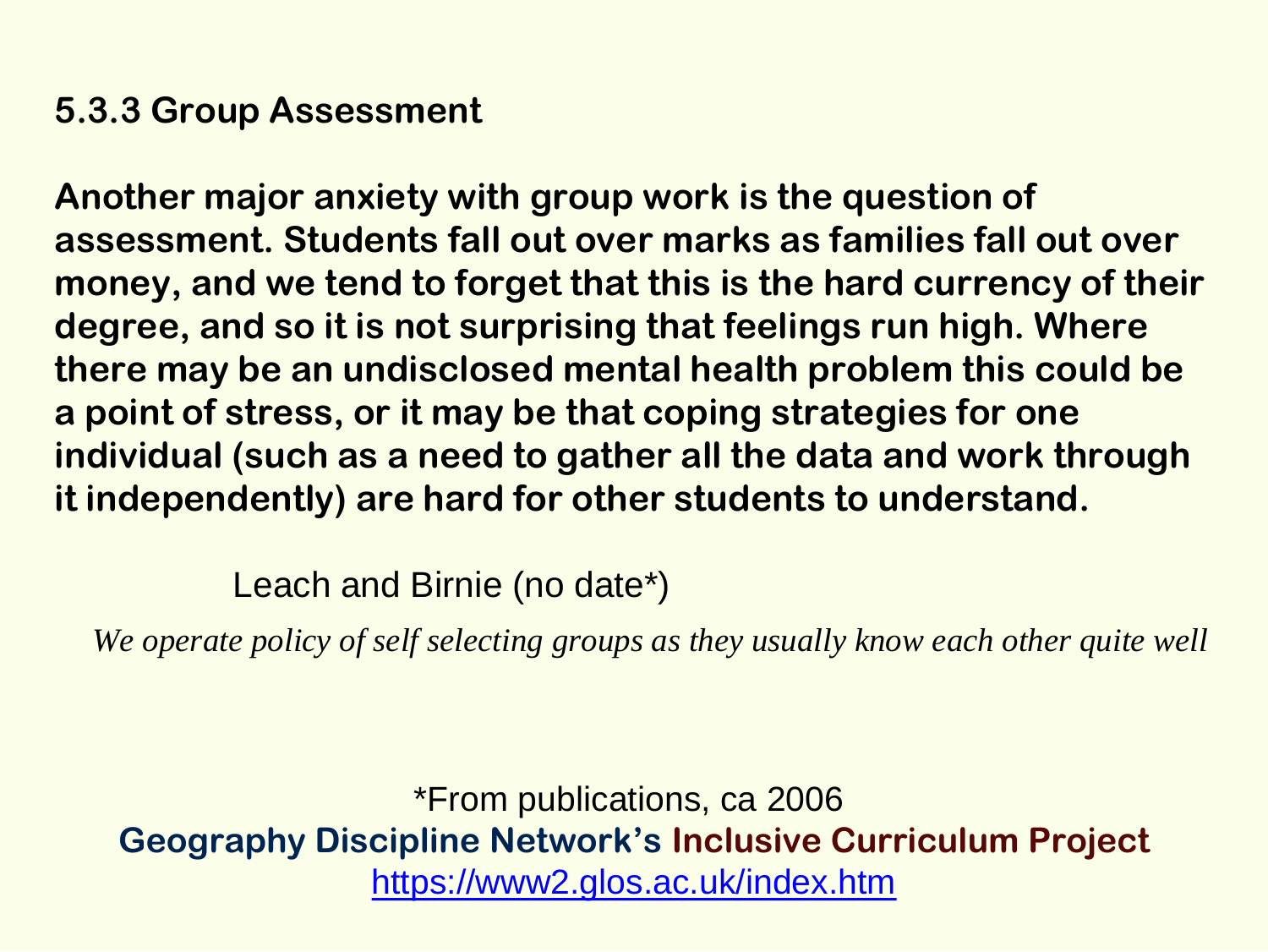#### **EMOTION**

**Processes related** 

to the body

**COGNITION** 

#### **Emotional thought**

The platform for learning, memory, decision-making, and creativity, both in social and nonsocial contexts.

Body sensations, actual or simulated, contribute to feelings, which can in turn influence thought.

Thoughts can trigger emotions, which play out in the mind and on the body.

Rational thought can inform emotional thought. This is the pathway of high-level social and moral emotions, ethics, and of motivated reasoning. Creativity can also be informed by high reason.

> Ad hoc imposition of rational evidence on a decision formulated within "emotional thought." Much of our moral decisionmaking happens via this route.

**High Reason/ Rational thought**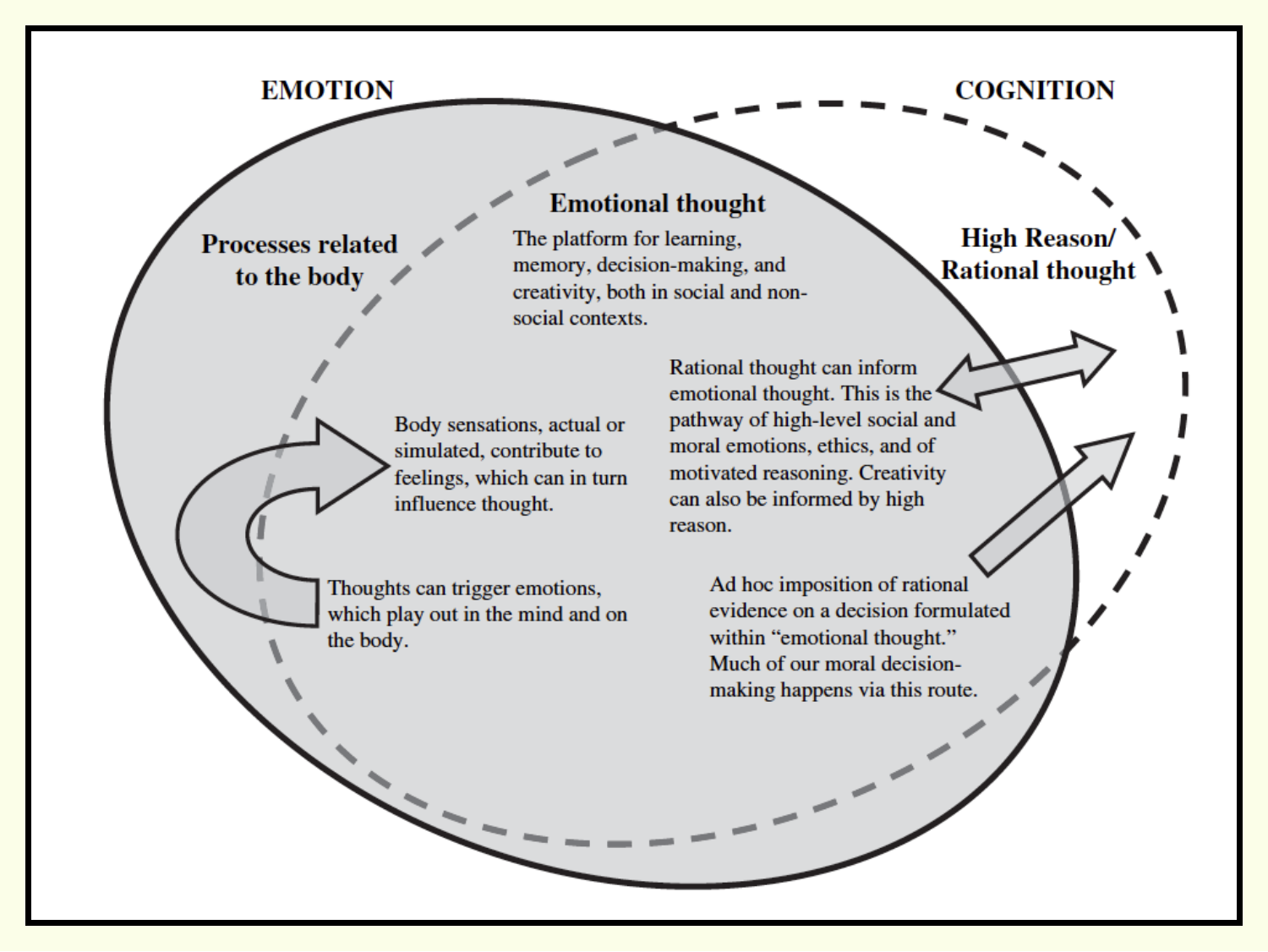# **Assessment Issues**

**Do we need to assess in order to provide 'feedback'(feedforward)? Assessment for learning Assessment of learning**

Do we actually need to give marks? \* Do we need to use the marks? providing feedforward gives the benefits Capabilities, assess in the process, as in field notebooks or lab notebooks

**competence-based assessment**